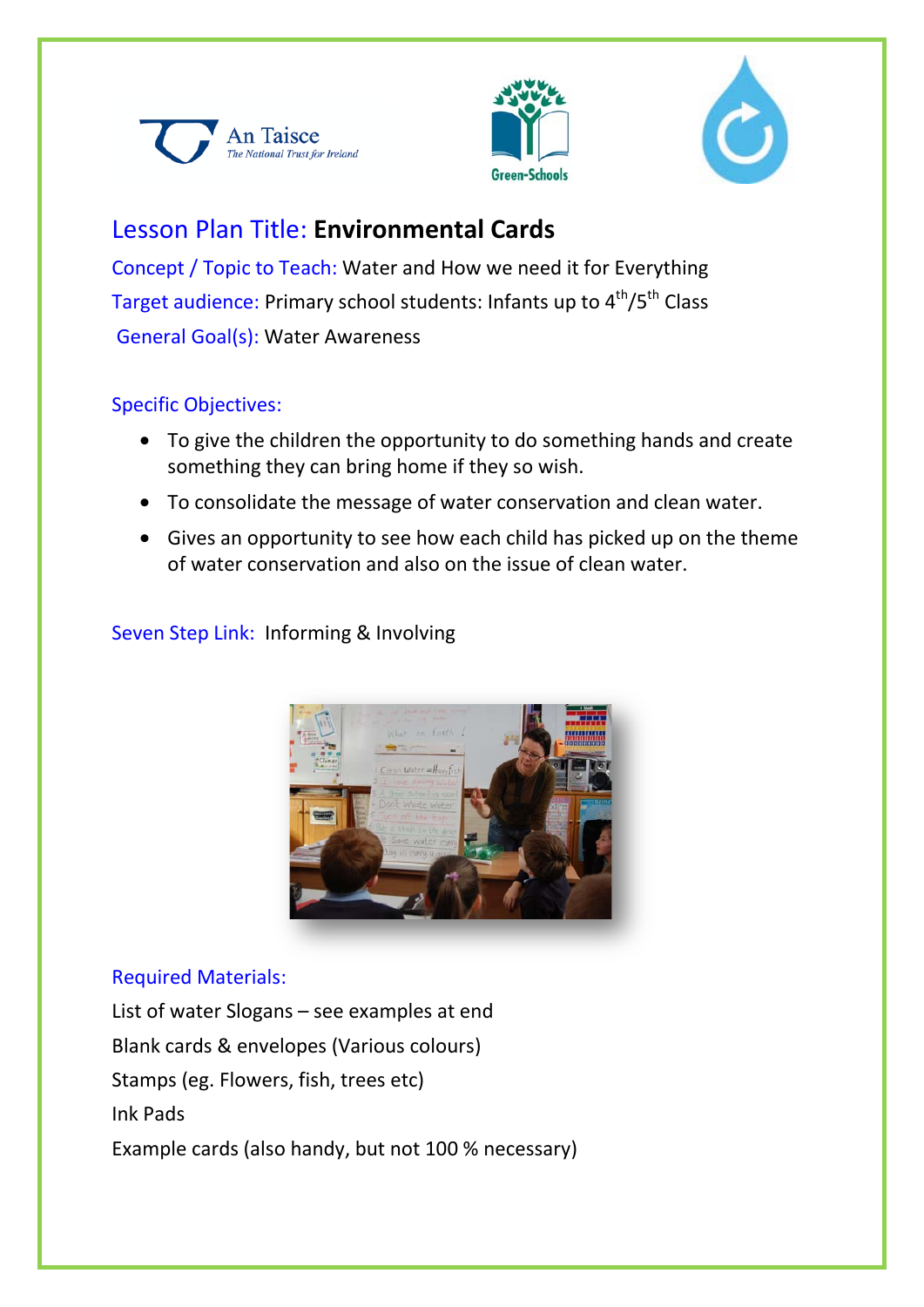





#### **Preparation Level : Low**

Students' pre-requisite knowledge and skills: Suitable for all, for infants, you



could suggest a single words e.g 'Water' to write on their cards.

*Seamus " Don't Waste water. Save it every day. Don't leave the tap on, or else it will get swept away"*

Anticipatory Set (Lead-In): I would say 'we're going to do something fun & make something' and ask; Do you like making cards? We're going to make cards with a message on them. You could show a sample at this point .

Step-By-Step Procedures: List, in order, step-

by-step instructions for how to conduct the lesson.

Indicate that you have cards for everyone, in different colours, and that you are going to give everyone a card, and then go around with different stamps for everyone, flower, fish, tree, etc etc.

Everyone will get one stamp first of all, and that you can go around after that and give more stamps to everyone. (They tend to like a few!!)

Ask the class to remind you to give out the envelopes at the end!

Go around and comment on what they are drawing, colouring, and writing

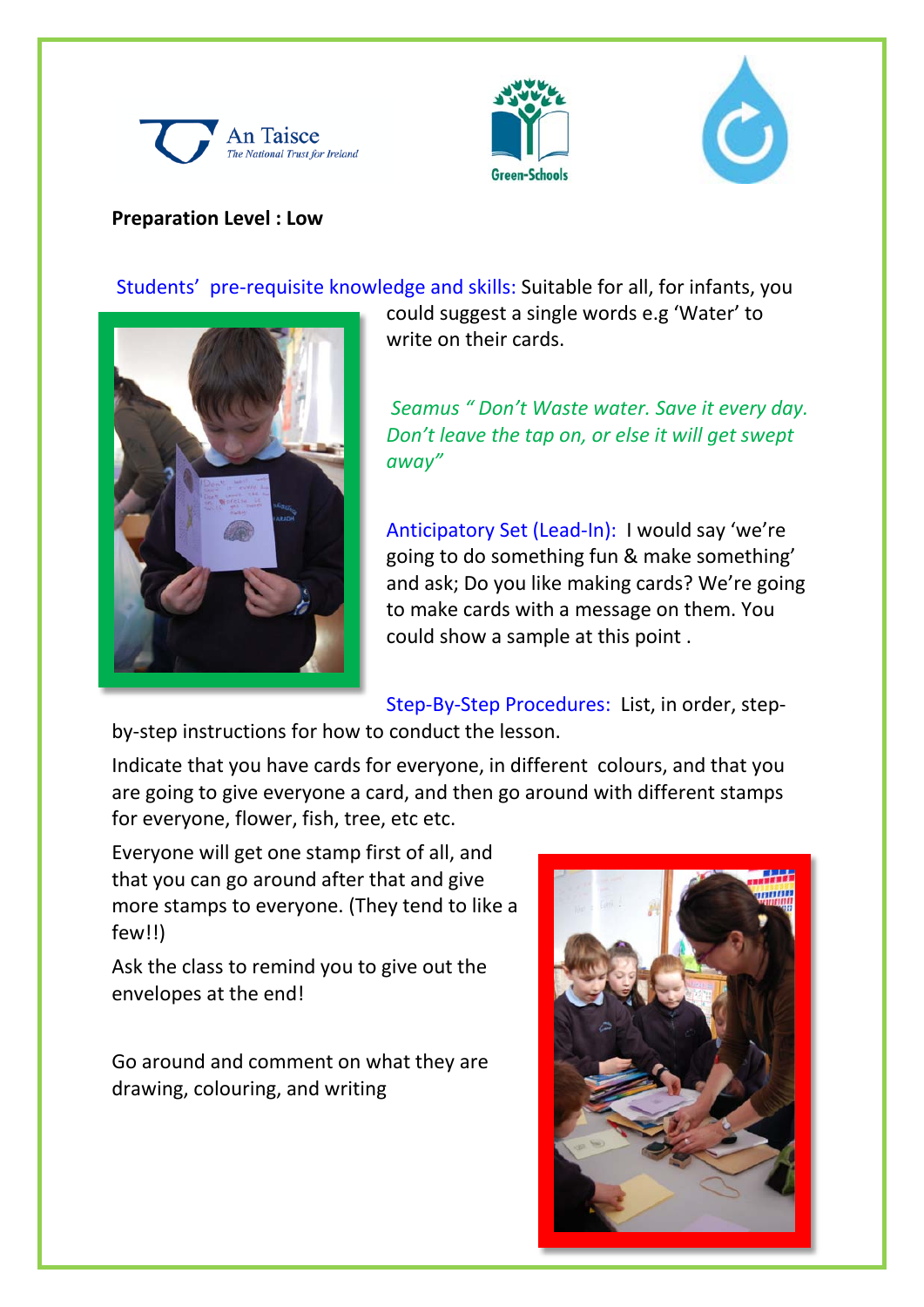





Closure: Comment on the cards they have made and highlight some of the slogans/sentences/words they used. Sum up on the importance of not wasting water.

# Adaptations for students with learning difficulties:

The Class SNA, will help the child under their supervision.

# Extensions (for gifted students)

You can suggest that they decorate their envelope.

### Links to other subjects

Links to art and creative writing